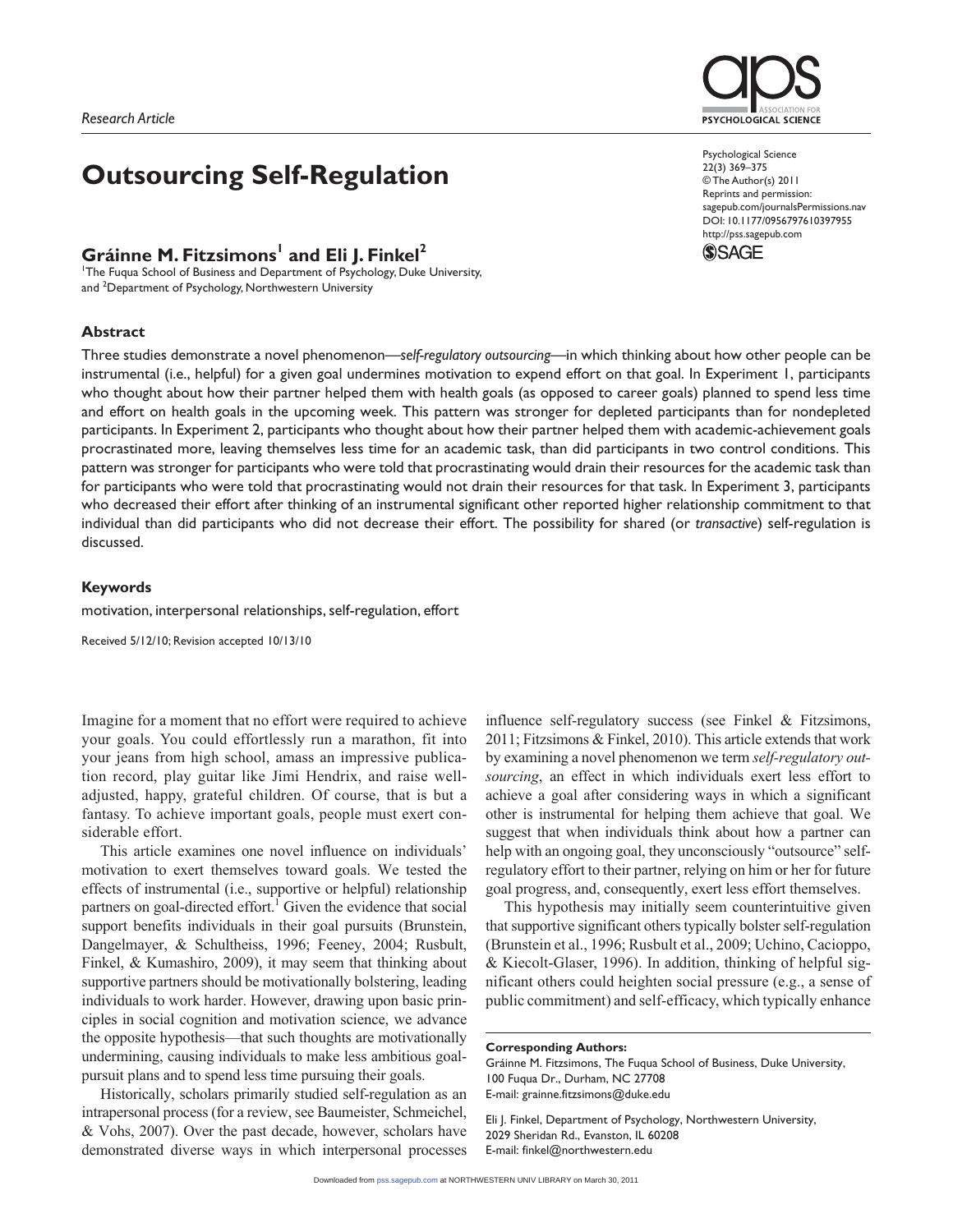motivation. However, individuals tend not to exert as much effort when they can make goal progress through more than one route (Kruglanski et al., 2002) or when other people are also striving to achieve the same goal (i.e., *social loafing*; Latané, Williams, & Harkins, 1979); they also seek to conserve their self-regulatory resources when possible (Muraven, Shmueli, & Burkley, 2006). Given these findings, we suggest that when individuals think about how a significant other is instrumental for a given goal, they will feel less motivated to work hard on that goal.

This diminished motivation should be particularly evident in individuals whose self-regulatory resources are low. According to depletion theory, acts of self-regulation draw on a limited resource; tapping into that resource to perform one task diminishes the amount available for subsequent tasks, leading to laziness and a preference for easier tasks (Baumeister, Vohs, & Tice, 2007; Hagger, Wood, Stiff, & Chatzisarantis, 2010). Thus, individuals must deploy self-regulatory resources strategically. We suggest that depleted individuals should be especially susceptible to the motivationally undermining effects of thinking about an instrumental significant other.

If self-regulation resources are limited, then individuals' behavior may also be affected by anticipated effort. According to resource-conservation theory, individuals are frequently motivated to conserve resources for upcoming self-regulation needs (Muraven et al., 2006). This motivation is particularly strong when individuals want to perform well on the upcoming task and when they believe an initial task is resource consuming. Therefore, we suggest that individuals will conserve relatively few resources for an upcoming goal-relevant task when reminded that a significant other helps them achieve that goal.

We have suggested that thinking about how a significant other can help one achieve a given goal can undermine motivation to expend effort, especially under certain predictable conditions. What might be the consequences of self-regulatory outsourcing for relationships? Extrapolating from interdependence theory (Drigotas & Rusbult, 1992; Thibaut & Kelley, 1959), we suggest that relying on one's partner for goal progress will increase feelings of dependence on the partner, which will in turn increase subjective commitment to the partner. In addition, relying on one's partner should enhance relationship commitment to ensure continued help (Murray & Holmes, 2008). Thus, we predicted that individuals who outsourced motivation would experience stronger commitment to their partner than would individuals who did not outsource motivation.

# **Hypotheses and Research Overview**

Our primary hypothesis, the outsourcing hypothesis, is that individuals will expend less effort when they think about ways in which a significant other is instrumental for a given goal than when they do not. Our depletion hypothesis is that the outsourcing effect should be especially pronounced among depleted individuals, and our conservation hypothesis is that it should be especially pronounced among individuals who

believe that engaging in an initial task will deplete resources required for a subsequent, goal-relevant task. Finally, our relationship-commitment hypothesis is that among individuals reminded that a significant other helps them achieve a certain goal, individuals who outsource (i.e., who reduce their own effort expenditure) more will report stronger relationship commitment than those who outsource less.

In Experiment 1, in which we tested the outsourcing and depletion hypotheses, participants thought about how a significant other was instrumental for a focal goal (health and fitness) or a control goal (career) and were either depleted or not. We assessed how much time and effort they planned to spend working on their health and fitness goal during the ensuing week. In Experiment 2, in which we tested the outsourcing and conservation hypotheses, participants thought about how a significant other was instrumental for a focal goal (academics) or a control goal (recreation) and were told that performance on an initial enjoyable task either would or would not impair their performance on a subsequent academic task. We assessed procrastination (time spent on the initial task) as the dependent measure. Experiment 3, in which we tested the outsourcing and relationship-commitment hypotheses, employed procedures similar to those in Experiment 1 and included a relationship-commitment measure after the outsourcing task. Experiments 2 and 3 also included a second control condition, in which participants simply engaged in positive thinking about their partner.

#### **Experiment 1**

In Experiment 1, we tested both the outsourcing and the depletion hypotheses. We employed a  $2 \times 2$  design with partner instrumentality (for a health and fitness goal or a career goal) and depletion (low or high) as between-subjects variables; participants' motivation to achieve their health and fitness goal (the focal goal) was the dependent measure. Motivation was operationalized as participants' plans to spend time and effort on health and fitness in the upcoming week. Participants also reported commitment to and perceived progress toward their health and fitness goal; we sought to establish whether the outsourcing effect would emerge independently of these variables.

#### *Method*

Fifty-six women (mean age  $= 33.10$  years,  $SD = 8.52$ ), sampled from members of an online data-collection service, completed the study online. Only women were invited to participate because women tend to prioritize health and fitness goals more than men do (e.g., Fishbach, Friedman, & Kruglanski, 2003). Two participants were not in a romantic relationship, and 2 others did not complete the manipulations; these 4 participants were excluded from the analyses.

Participants first completed a depletion manipulation (modified from the one used by Muraven, Gagné, & Rosman, 2008), in which they retyped a paragraph that appeared on a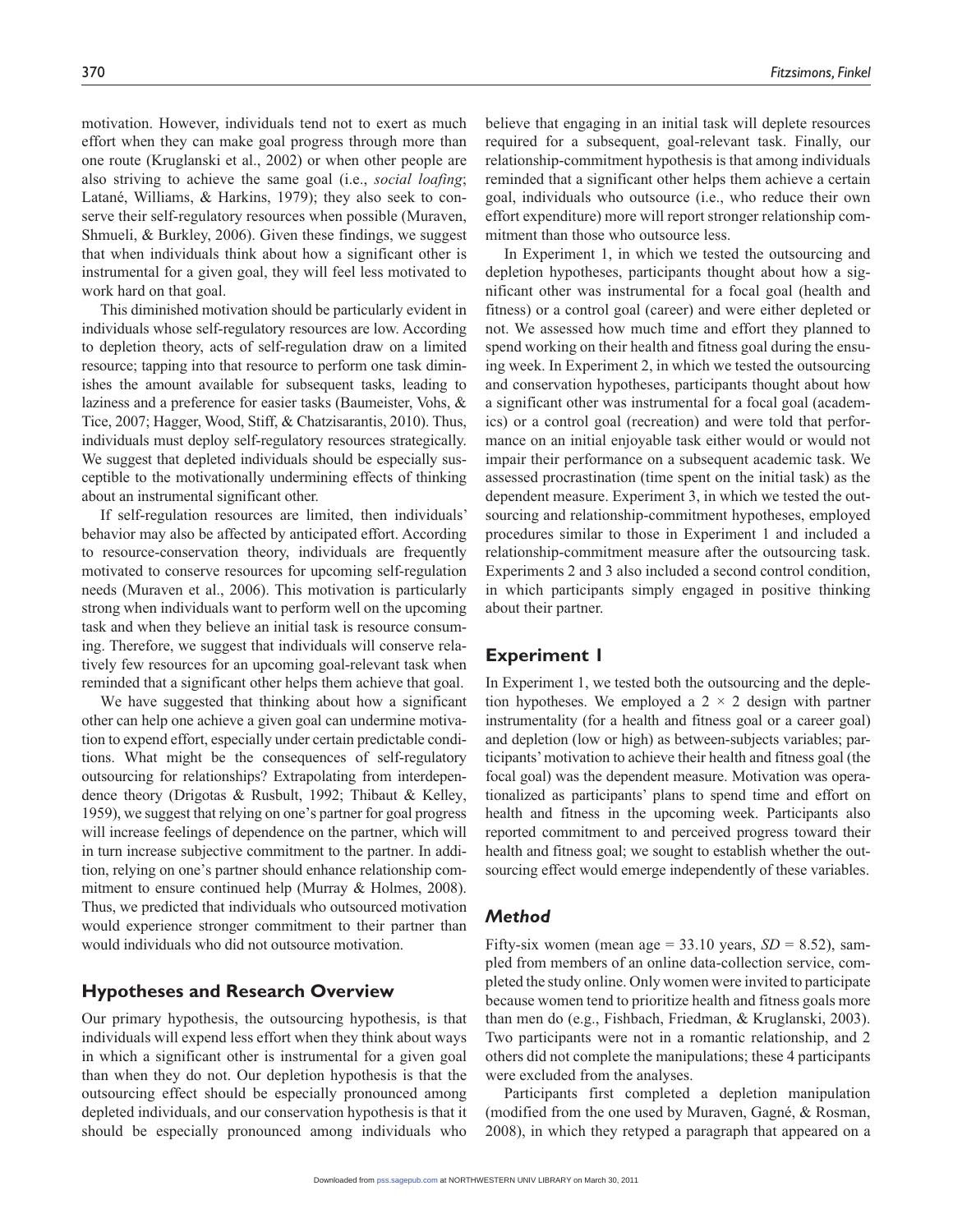computer screen while either skipping all vowels (low-depletion condition) or skipping all vowels that appeared two letters after another vowel (high-depletion condition). Next, participants provided one example of how their partner helped with an everyday goal. In the focal-goal condition, participants provided one example of how their partner helped with their current health and fitness goals. In the control-goal condition, participants provided one example of how their partner helped with their current career goals. Next, participants rated how much time and how much effort they planned to spend on their health and fitness goals in the upcoming week; the rating scale ranged from 1, *much less than usual*, to 5, *much more than usual* ( $\alpha$  = .95). Participants also completed a two-item goalcommitment measure ( $\alpha$  = .96), rating their agreement (from 1, *I completely disagree*, to 7, *I completely agree*) with the following statements: "My health and fitness goals are important to me" and "I care about my progress on my health and fitness goals." Finally, they responded to a measure of perceived goal progress, using the same 7-point scale to rate their agreement with the item "I feel satisfied with my recent progress on my health and fitness goals."

#### *Results and discussion*

We performed a two-way analysis of variance (ANOVA) on the planned-goal-pursuit measure, with both depletion (low or high) and partner instrumentality (focal goal or control goal) as between-subjects factors. No main effect of depletion emerged,  $F(1, 48) = 1.44$ ,  $p = .24$ , but as predicted, a main effect of partner instrumentality emerged,  $F(1, 48) = 22.47$ , *p* < .001; participants planned to spend less time and effort on their health and fitness goals in the focal-goal condition (*M* = 2.64,  $SD = 1.19$ ) than in the control-goal condition ( $M = 3.83$ ,  $SD = 0.80$ .

As predicted, the Partner Instrumentality  $\times$  Depletion interaction was also significant,  $F(1, 48) = 4.46$ ,  $p = .04$ . As shown in Figure 1, the effect of instrumentality condition on planned goal pursuit was stronger in the high-depletion condition,  $F(1, 21)$  = 21.50,  $p < .001$ , than in the low-depletion condition,  $F(1, 27) =$ 3.86,  $p = .06$ .

Similar two-way ANOVAs conducted on goal commitment and on perceived goal progress produced no significant main effects or interactions, all *F*s < 1. These null effects suggest that the difference in planned effort caused by the instrumentality manipulation was not driven by a reduction in participants' evaluation of the importance of health and fitness or by an increase in perceived goal progress.<sup>2</sup>

Thus, participants who thought about their partner's instrumentality for their health and fitness goal (as opposed to another important goal) planned to spend less time and effort pursuing health and fitness. As predicted, this pattern was stronger for participants with fewer available self-regulatory resources (Baumeister, Vohs, & Tice, 2007).



**Fig. 1.** Results from Experiment 1: planned pursuit of the focal goal as a function of depletion (low or high) and partner-instrumentality condition (control goal or focal goal). Planned goal pursuit was rated on a scale from 1, *much less time* (*effort*) *than usual*, to 5, *much more time* (*effort*) *than usual*. Error bars denote standard errors of the mean.

# **Experiment 2**

Experiment 2 provided a second test of the outsourcing hypothesis and a first test of the conservation hypothesis. We measured the extent to which participants saved resources for an academic-achievement task by examining how much time they spent procrastinating by working on a relatively appealing initial task that was unrelated to achievement. The initial task was described as either consuming resources needed for the subsequent achievement task or not consuming those resources. On the basis of research on the conservation model of self-control (Muraven et al., 2006), we viewed time spent procrastinating by working on the first, distractor task as an index of how much participants sought to conserve resources for the second, target task. We predicted that participants would procrastinate longer (thus conserving fewer resources for the second task) when they had been reminded of how their partner helps with their academic-achievement goal than when they had not been reminded. We also predicted that this pattern would be stronger when participants believed that the first task would drain resources needed to complete the second task.

Experiment 2 extended Experiment 1 in several ways. In addition to employing a behavioral measure of effort expenditure, it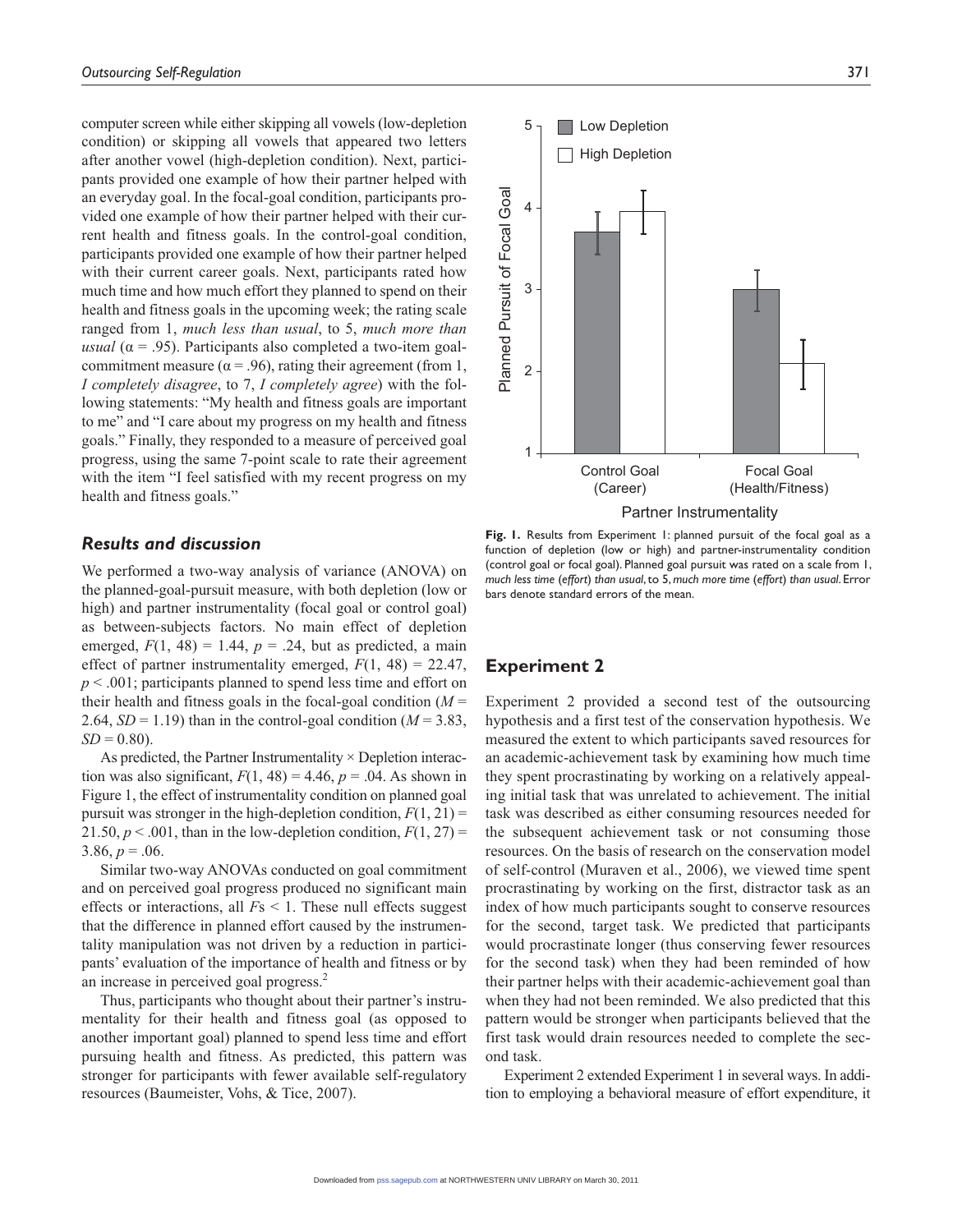examined a different focal goal (academic achievement instead of health and fitness) and included an additional control condition, in which participants thought about something they liked about their partner. This control allowed us to test our assumption that the outsourcing effect is driven by undermining of motivation in the focal-goal condition rather than by bolstering of motivation in the control condition and to ensure that this effect is not simply due to positive mood (given that positive mood can be demotivating; Carver & Scheier, 1990). Experiment 2 employed a  $3 \times 2$ design with instrumentality condition (the focal goal of academic achievement, the control goal of recreation, or the control nongoal) and task frame (nondepleting or depleting) as betweensubjects factors and time spent on the distractor task as the dependent measure.

#### *Method*

A total of 77 students (42 women and 35 men; mean age  $=$ 19.68 years, *SD* = 2.85) completed the study online. Three participants were excluded from the analyses because they were not in a romantic relationship. Participants first completed the instrumentality manipulation. In the focal-goal condition, they provided one example of how their romantic partner helped with their ongoing academic-achievement goals. In the control-goal condition, they provided one example of how their romantic partner helped with any ongoing recreational goal. In the control-nongoal condition, they reported something they liked about their partner.

Next, participants read instructions indicating that they would use the remainder of the experimental session to complete two tasks. The first would be an entertaining puzzle task; the second would be a challenging academic task that would improve their future test-taking performance. Participants learned that they could decide how much time to spend on the first task before moving on to the second task. In the depletingframe condition, participants read that spending time on the first task would drain their cognitive resources, making it harder for them to learn lessons from the second task. In the nondepleting-frame condition, participants read that spending time on the first task would not drain their cognitive resources and would not make it any harder for them to learn lessons from the second task.

Participants then spent as much time as they wished on the first task, a series of easy word puzzles; the program ended automatically after 7 min. In reality, there was no second task. The dependent measure was how much time participants spent on the first task.

# *Results and discussion*

We performed a two-way ANOVA on the amount of time participants procrastinated by working on the first task, with instrumentality condition (focal goal, control goal, or control nongoal) and task frame (nondepleting or depleting) as between-subjects factors.

**Fig. 2.** Results from Experiment 2: time spent on the distractor task as a function of task frame (depleting or nondepleting) and instrumentality condition (control nongoal, control goal, or focal goal). Error bars denote standard errors of the mean.

As predicted, a main effect of instrumentality condition emerged,  $F(2, 68) = 10.58$ ,  $p < .001$ . Participants spent more time on the distractor task in the focal-goal condition  $(M =$ 3.34 min,  $SD = 1.25$ ) than in the control-goal condition ( $M =$ 2.05 min,  $SD = 1.18$ ,  $F(1, 46) = 13.65$ ,  $p = .001$ , and in the control-nongoal condition  $(M=2.17 \text{ min}, SD=1.11)$ ,  $F(1, 47)$ 12.16,  $p = .001$ . The means of the two control conditions did not differ significantly from each other,  $F < 1$ .

A main effect of task frame also emerged,  $F(1, 68) = 5.39$ ,  $p = 0.02$ ; participants spent less time on the distractor task when it was framed as depleting resources for the target task (*M* =  $2.09 \text{ min}, SD = 1.40$  than when it was framed as nondepleting  $(M = 2.82$  min,  $SD = 1.12$ ).

Finally, as predicted, the Instrumentality Condition  $\times$  Task Frame interaction was significant,  $F(2, 68) = 3.08$ ,  $p = .052$ . As shown in Figure 2, when the distractor task was framed as depleting resources for the goal-relevant task, instrumentality condition significantly affected time spent on the distractor task,  $F(2, 30) = 10.83$ ,  $p < .001$ ; participants in the focal-goal condition spent more time on the distractor task  $(M = 3.53 \text{ min})$ ,  $SD = 1.44$ ) than did participants in the control-goal condition  $(M = 1.42 \text{ min}, SD = 1, 00), F(1, 19) = 15.94, p = .001,$  or participants in the control-nongoal condition  $(M = 1.68 \text{ min})$ ,  $SD = 0.90$ ,  $F(1, 19) = 13.30$ ,  $p = .002$ . The same pattern was evident when the task was framed as nondepleting (focal-goal condition:  $M = 3.22$  min,  $SD = 1.15$ ; control-goal condition:  $M =$ 2.63 min,  $SD = 1.05$ ; control-nongoal condition:  $M = 2.59$  min,

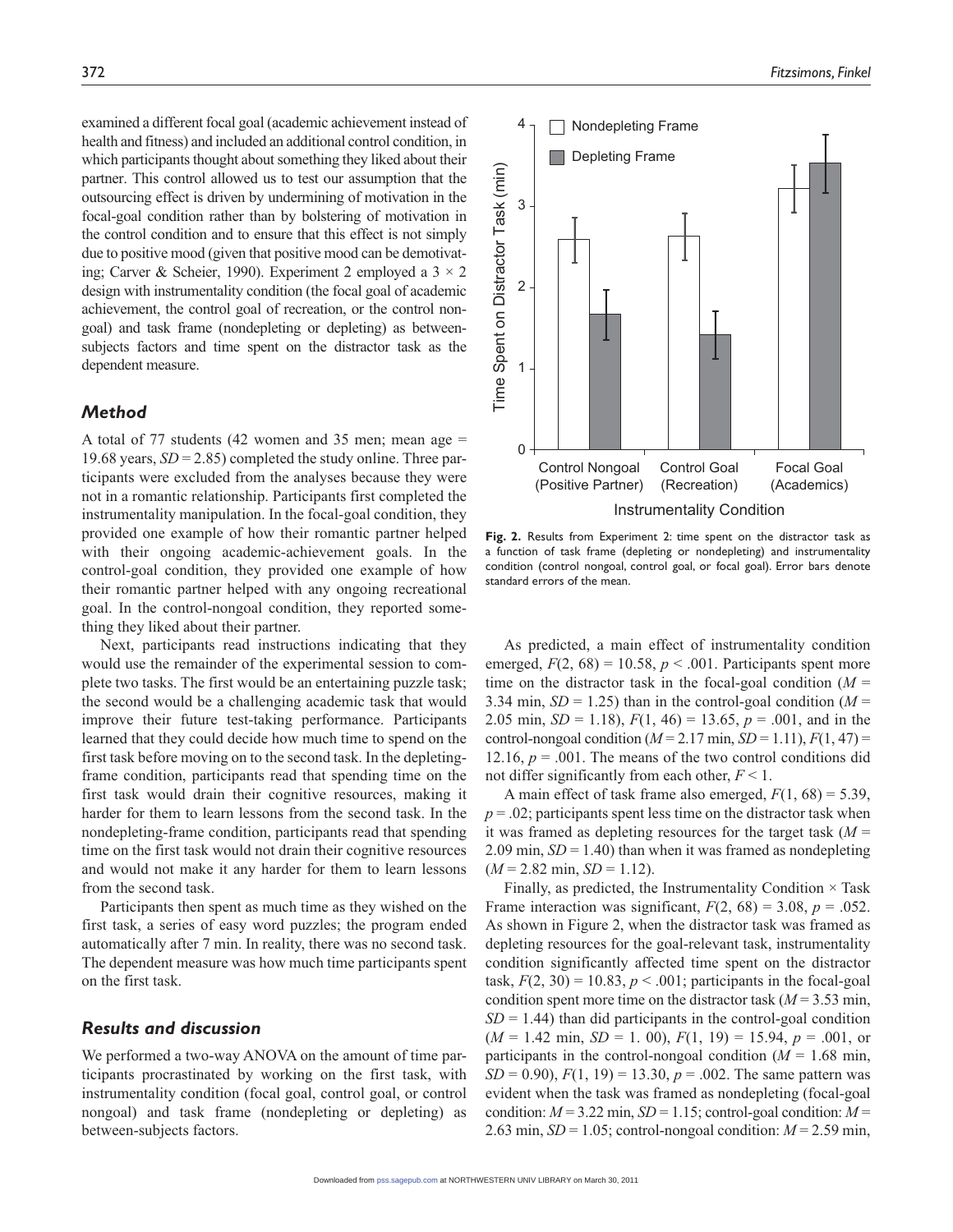$SD = 1.12$ ), although the effect was not significant,  $F(2, 32) = 1.41$ ,  $p = 0.26$ , and none of the conditions differed significantly from each other,  $p_s > .16$ .

Participants in both the control-goal and the control-nongoal conditions responded to the task frame by spending less time on the distractor task when it was described as depleting than when it was described as nondepleting—control-goal condition:  $F(1, 23) = 8.69$ ,  $p < .001$ ; control-nongoal condition:  $F(1, 24) = 5.13$ ,  $p = .03$ . In contrast, participants in the focal-goal condition spent approximately equal amounts of time on the distractor task in the two frame conditions,  $F < 1$ , a finding that further reinforces our conclusion that these participants decreased their goal-directed effort.

Thus, participants procrastinated longer, conserving fewer resources for a goal-relevant task, when they had just thought about how their romantic partner was instrumental for that goal than in either of the two control conditions. This pattern was stronger when participants thought the distractor task would interfere with performance on the goal-relevant task than when they did not think it would interfere.

# **Experiment 3**

Experiment 3 provided a third test of the outsourcing hypothesis and a first test of the relationship-commitment hypothesis. Experiment 3 extended beyond Experiment 1 by including a partner-positivity control condition (as in Experiment 2) and by assessing relationship commitment. We predicted that outsourcing effort to a partner (by reducing one's own plans to expend effort) would promote commitment to that partner. That is, individuals who respond to a reminder of their partner's helpfulness by reducing their own plans to work on a goal—those who outsource effort—should report stronger commitment to their partner, because of their increased dependence, whereas individuals who are reminded of their partner's helpfulness but who do not reduce their own effort—those who do not outsource to the partner—should not feel as motivated to maintain the relationship and should therefore report no increase in commitment. (Although we are suggesting a causal mechanism, the correlational nature of the analysis does not allow for certainty about the direction of this relationship.)

# *Method*

A total of 99 American women (mean age = 32.49 years, *SD* = 8.75), sampled from members of a data-collection service, participated in this study online. The data from 6 participants were recorded incorrectly because of computer error; 3 additional participants did not complete the instrumentality manipulation. Data from these participants were excluded from the analyses.

First, in the focal-goal condition, participants provided one example of how their partner helped with their health and fitness goals. In the control-goal condition, participants provided one example of how their partner helped with their career goals. In the control-nongoal condition, participants reported



**Fig. 3.** Results from Experiment 3: planned pursuit of the focal goal as a function of instrumentality condition (control goal, control nongoal, or focal goal). Planned goal pursuit was rated on a scale from 1, *much less time than usual*, to 5, *much more time than usual*. Error bars denote standard errors of the mean.

one thing they liked about their partner. Next, all participants rated how much time they planned to spend pursuing their health and fitness goals in the upcoming week (from 1, *much less time than usual*, to 5, *much more time than usual*). Finally, they completed a relationship-commitment measure, rating their agreement with two statements ("I am highly committed to my current partner" and "I believe I will stay with this partner for the rest of my life") on a scale from 1, *I completely disagree*, to 7, *I completely agree*. Responses to these two items were highly correlated (*r* = .84) and were averaged to create one index of relationship commitment.

#### *Results and discussion*

First, we performed a one-way ANOVA on plans to spend time pursuing the focal goal, with instrumentality condition (focal goal, control goal, or control nongoal) as a betweensubjects factor. As depicted in Figure 3, a main effect of condition emerged,  $F(2, 87) = 3.96$ ,  $p = .02$ ; participants in the focal-goal condition planned to spend less time pursuing the focal goal ( $M = 2.68$ ,  $SD = 0.91$ ) than did participants in the control-goal condition ( $M = 3.22$ ,  $SD = 0.85$ ) and participants in the control-nongoal condition  $(M = 3.26, SD = 0.89)$ . Thus, we again found that participants planned to work less hard to achieve their focal goal if they thought about how their partner was instrumental for that goal than if they thought about either how their partner was instrumental for another goal or what they liked about their partner.

Finally, we tested the prediction that weaker intentions to pursue the focal goal would predict higher relationship commitment, but only for participants in the focal-goal condition.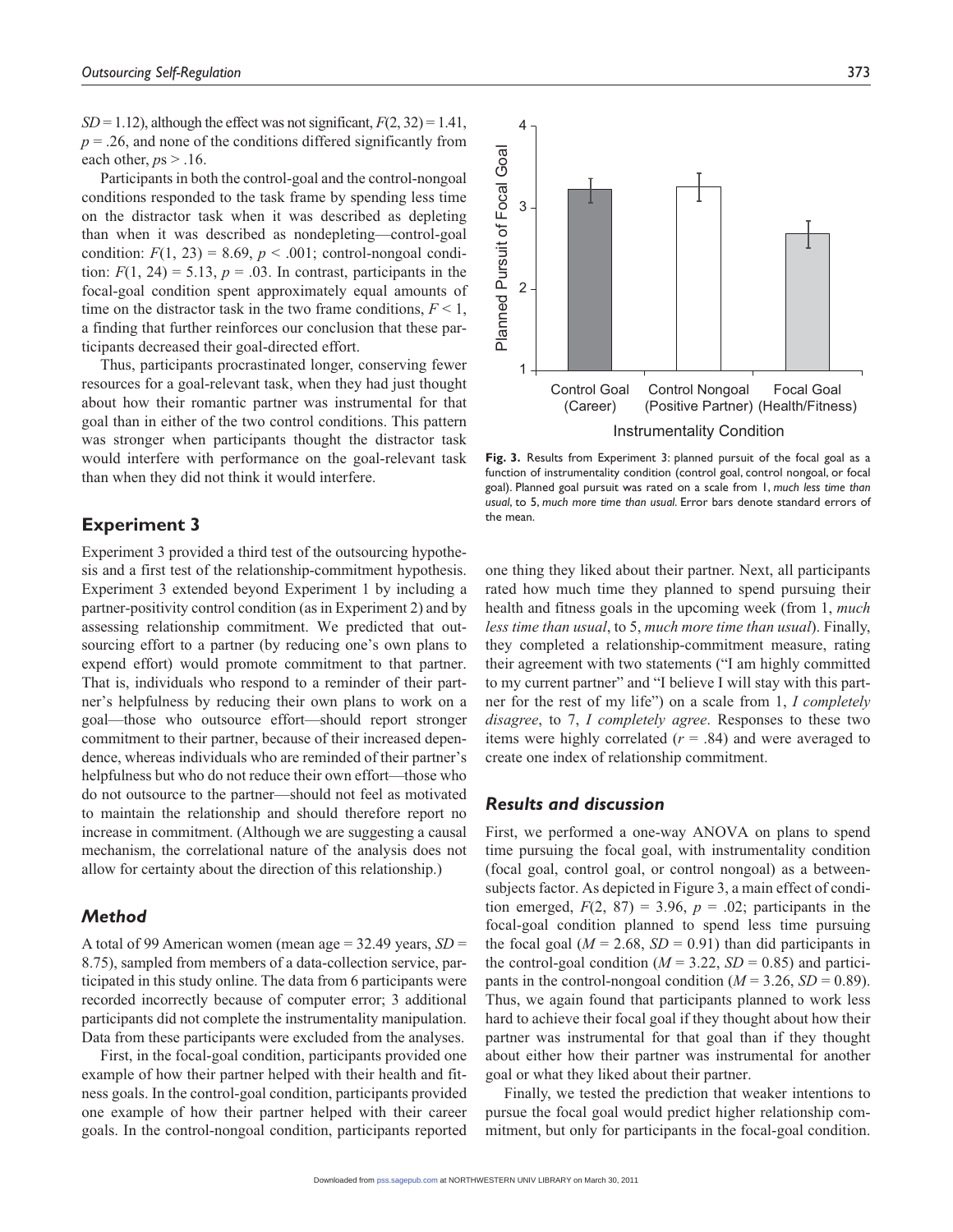We regressed relationship commitment onto condition, planned goal pursuit, and the Instrumentality Condition  $\times$  Planned Goal Pursuit interaction. As predicted, the interaction was significant,  $F(2, 84) = 3.23$ ,  $p = .04$ . Follow-up tests revealed that the association of planned goal pursuit with relationship commitment was negative in the focal-goal condition,  $r = -0.44$ ,  $p = 0.02$ , but nonsignificant in both the control-goal condition, *r* = −.10, *p* = .62, and the control-nongoal condition, *r* = −.17,  $p = 0.34$ . That is, among women primed with thoughts about how their partner helped them achieve their health and fitness goals, greater outsourcing (i.e., greater reduction in the women's motivation to work hard on the goal) predicted greater relationship commitment.

#### **General Discussion**

In three studies, a subtle and positive manipulation—asking participants to write down one way in which their romantic partner helped them with a given goal—negatively affected goal-directed effort. In Experiments 1 and 3, after thinking about how their partner helped them achieve their health and fitness goals, participants planned to spend significantly less time and effort pursuing those goals in the upcoming week. In Experiment 2, after thinking about how their partner helped them achieve their academic goals, undergraduate participants spent significantly more time procrastinating, leaving themselves less time to pursue a subsequent academic task that they believed could increase their academic success. The outsourcing effect was stronger when participants were depleted (Experiment 1) and when they believed that procrastinating was resource consuming (Experiment 2). Greater outsourcing also predicted higher reports of commitment to the instrumental partner (Experiment 3), a finding that points to possible relational benefits of relying on one's partner for help with goals. The outsourcing effect was observed among both student and community samples, and for two different goal domains (health and fitness and academic achievement). Although we did not counterbalance the goals within the studies (e.g., assigning the health goal to be focal for some participants and the career goal to be focal for others), the null effects of the manipulation on goal commitment in Experiment 1 suggest that even if preexisting differences in goal commitment existed, they did not drive the effects.

These experiments contribute novel empirical support for interdependence theory, which posits that goal facilitation is the raison d'être of close relationships and that close relationships have profound opportunities to influence personal-goal pursuit (Berscheid & Ammazzalorso, 2001; Kelley, 1979). Although scholars who study relationships tend to conceptualize dependence as derived from a partner's unique ability to satisfy relational needs, such as those for intimacy and sexual contact (Drigotas & Rusbult, 1992), our findings suggest that dependence may also arise from a partner's unique ability to help with pursuit of personal goals.

These studies also document a novel phenomenon, selfregulatory outsourcing, which may lead to exciting new directions for research on how relationship partners affect self-regulation. In particular, our findings suggest the possible existence of a process akin to transactive memory (Wegner, Erber, & Raymond, 1991) in the self-regulation domain. Research has suggested that romantic partners have a shared system of encoding and retrieving information in which they rely on each other's memories (Wegner et al., 1991). Similarly, we suggest that partners may develop shared self-regulatory systems, or "transactive self-control," relying on each other for help with self-control. Individuals who rely on their romantic partner for help with self-control in one area may be able to conserve valuable resources for other goal pursuits. If so, such a shared self-regulatory system—although it could ironically undermine short-term outcomes, as in the case of the outsourcing phenomenon shown here—could ultimately benefit partners if it allowed them to best make use of their limited self-control resources over time.

#### **Declaration of Conflicting Interests**

The authors declared that they had no conflicts of interest with respect to their authorship or the publication of this article.

#### **Notes**

1. Although we studied romantic relationships, such effects should hold for all interdependent relationships (e.g., those with family and close friends).

2. Similar progress items were included in Experiments 2 ("I have made good progress on my academic achievement goals lately"; "I am pleased with my progress in academic achievement") and 3 ("I feel satisfied with my progress on my academic achievement goals lately"), and were similarly unaffected by the independent variables. All effects remained robust while controlling for perceived goal progress.

#### **References**

- Baumeister, R.F., Schmeichel, B.J., & Vohs, K.D. (2007). Selfregulation and the executive function: The self as controlling agent. In A.W. Kruglanski & E.T. Higgins (Eds.), *Social psychology: Handbook of basic principles* (2nd ed., pp. 516–539). New York, NY: Guilford Press.
- Baumeister, R.F., Vohs, K.D., & Tice, D.M. (2007). The strength model of self-control. *Current Directions in Psychological Science*, *16*, 351–355.
- Berscheid, E., & Ammazzalorso, H. (2001). Emotional experience in close relationships. In M. Hewstone & M. Brewer (Eds.), *Blackwell handbook of social psychology: Vol. 2. Interpersonal processes* (pp. 308–330). Oxford, England: Blackwell.
- Brunstein, J.C., Dangelmayer, G., & Schultheiss, O.C. (1996). Personal goals and social support in close relationships: Effects on relationship mood and marital satisfaction. *Journal of Personality and Social Psychology*, *71*, 1006–1019.
- Carver, C.S., & Scheier, M.F. (1990). Origins and functions of positive and negative affect: A control-process view. *Psychological Review*, *97*, 19–35.